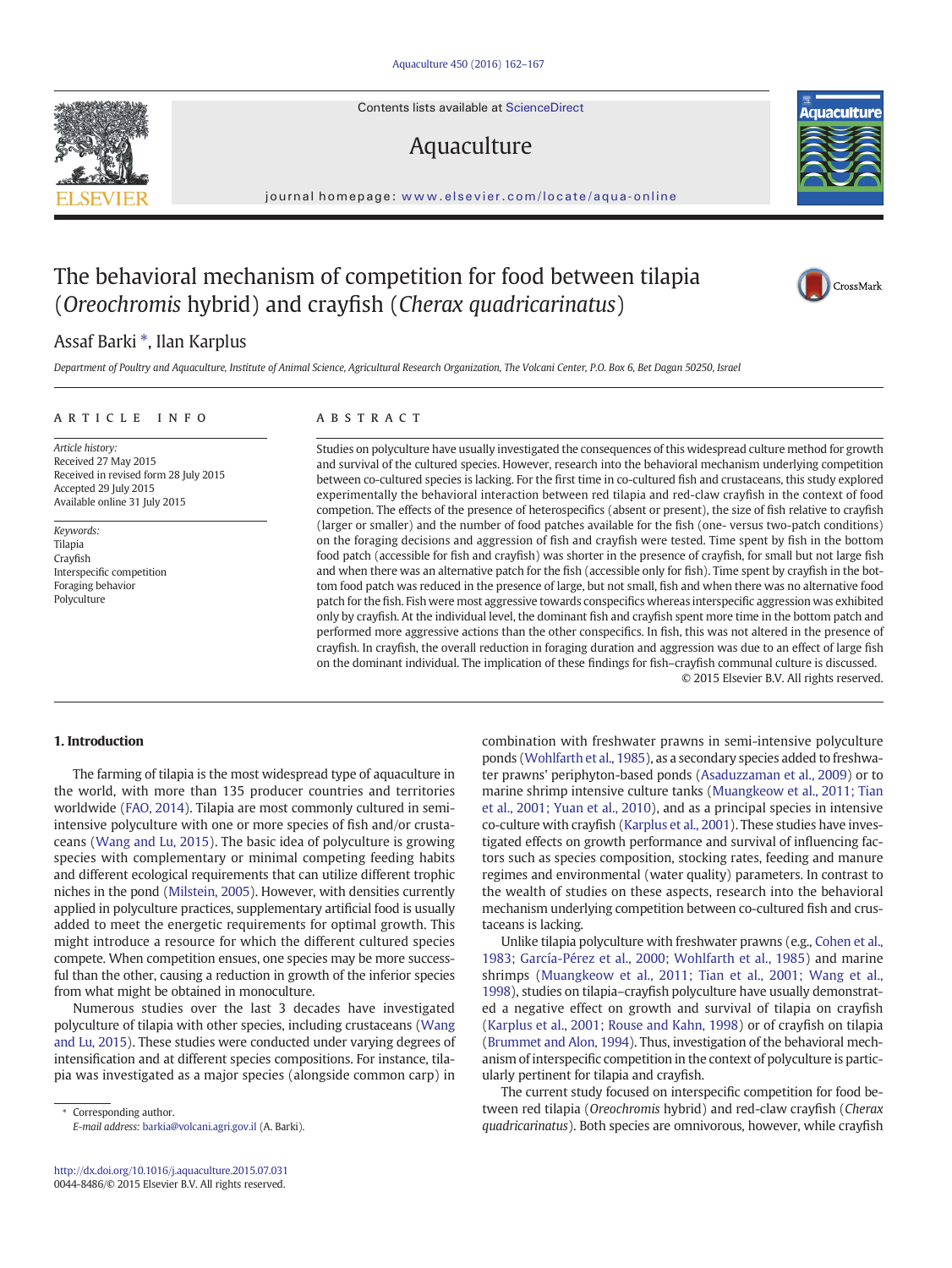are bottom feeders the red tilapia feeds from both the bottom and the water column. Most studies have considered fish and crayfish in the context of predator–prey relationships (e.g., [Stein, 1977; Stein and](#page-5-0) [Magnuson, 1976](#page-5-0)). However, owing to their large size, hard shell and powerful weapons, crayfish are no easy prey for fish and they may compete directly with bottom feeding fish for food ([Carpenter, 2005](#page-5-0)) and for shelter (Griffi[ths et al., 2004\)](#page-5-0). Furthermore, under certain circumstances each omnivorous fish and crayfish might harm heterospecifics [\(Neveu, 2001](#page-5-0)); fish might harm vulnerable crayfish at molting, and the nocturnal crayfish might harm diurnal fish at night when the fish are less active. Thus, fish–crayfish relationships appear to be complex; it involves both competition and predation [\(Dorn and Mittelbach,](#page-5-0) [1999; Reynolds, 2011\)](#page-5-0) and it can be reversed, depending on relative size ([Keller and Moore, 2000\)](#page-5-0).

In a previous study we investigated the consequences of food competition between red tilapia and red-claw crayfish for growth ([Barki](#page-5-0) [et al., 2001](#page-5-0)). We demonstrated that tilapia grew better in the presence of crayfish, possibly by consuming part of the feed ration intended for the crayfish, whereas the growth of crayfish was adversely affected by tilapia. The magnitude of this effect depended on the relative size of the fish. That this was a consequence of food competition was evident by the finding that feeding the crayfish at night, when the fish are less active, reduced the impact of large fish on small crayfish and increased their growth by 32%. In the current study we investigated the foraging decisions and aggressive interactions of the fish and crayfish under intra- and interspecific competition. Specifically, we investigated the interplay of several factors in influencing the foraging decision of fish and crayfish, namely the presence of heterospecific competitors, heterospecific relative size and the number of food patches available for the fish. To the best of our knowledge, this is the first attempt to delve into behavioral details of competition for food between cocultured crustaceans and fish, up to the individual level.

#### 2. Materials and methods

#### 2.1. Tanks and animals

The experiment was conducted indoors in 32 glass aquaria  $(25 \times 50 \times 40$  cm). Each aquarium contained an internal biofilter with airstone and a shelter consisting of 4 tubes (10 cm in length, 2 cm in diameter) attached underneath a plastic egg tray. Thermostatically-controlled 60-Watt heaters maintained temperature between 24 and 27 °C. Lighting was provided by timer-controlled ceiling fluorescent tubes on a 12:12 h light:dark daily illumination cycle, in addition to the ambient light. Ammonium level was undetectably low, nitrite level did not exceed 0.1 mg/l, and pH ranged between 7.7 and 8.1.

The experiment was conducted with groups of 3 young red tilapia males (Oreochromis hybrid) and 3 redclaw crayfish (C. quadricarinatus). The fish were individually identified by their differing color patterns, and the crayfish were individually tagged with color plastic bands glued to the carapace.

#### 2.2. Experimental design and procedure

The experimental design incorporated the following social and environmental factors: i) Relative size — the interspecific relative competitive ability was manipulated by means of the fish size; the 3 fish were either small (mean  $\pm$  SD, 4.3  $\pm$  1.0 g) or large (20.4  $\pm$  3.8 g), relative to 3 similar-sized crayfish (12.1  $\pm$  3.6 g). ii) Number of food patches – the competitive environment was manipulated by means of the number of food patches in which the food was present. Each aquarium contained two petri dishes (10 cm in diameter) in which the food could be provided through two tubes passing the flexiglass lid and ending approximately 5 cm above the petri dishes. One petri dish was situated in the bottom, attached to the left longitudinal side, and the other was mounted 12 cm above the bottom on the opposite longitudinal side at the same distance from the frontal glass and was accessible only for the fish (see supplementary video clip). The animals were fed six days a week with commercial feed pellets at a daily ration of 2% of total mass per aquarium. The food was given in either one patch (the bottom petri dish) or two patches (divided evenly between the two petri dishes). iii) Heterospecifics presence — each species was observed both in the absence and in the presence of heterospecifics. Three fish were firstly introduced for 10 days, then 3 crayfish were added for 10 days of cohabitation, and finally the fish were removed and the crayfish stayed alone for 10 days.

Intra- and inter-specific competition for food and aggressive interactions were observed. Each aquarium was video-recorded twice under each competitive condition, over two consecutive days to increase the sampling reliability, and the average values obtained served for the various analyses. The recording sessions were conducted at the end of each stage to ensure that the animals have adjusted to the specific social conditions and feeding regimes. To minimize disturbance, the video camera was located behind a black blind. Video recording lasted for 5 min before and 5 min after food supply. Based on the recorded aggressive interactions, each individual was ranked in a dominance order (see next section) and the rank factor was also included in the analyses.

#### 2.3. Data analysis

We analyzed competitive ability in the context of competition for food by means of three measures: the total time spent in the food patch, the number of visits and the mean time per visit. A fish visit was measured when at least its snout was within the boundaries of the petri dish and approximately 5 cm above it (i.e. the level of the feeding tube opening). A crayfish visit was measured when at least the tips of its chelipeds were inside the petri dish.

Fish aggression measures were the frequencies of the following types of interactions: Overt attack, Displacement, Display and Contest (for details see [Barki and Volpato, 1998](#page-4-0)). The rank order of the 3 fish (dominant, subdominant and subordinate) was determined by the relative number of their retreats in all 3 possible diads. Crayfish aggression measures were the frequencies of the following behavioral acts: Extend, Lunge, Grasp, Escalated-fighting and Displacement (for details see [Karplus et al., 2003\)](#page-5-0). The highest ranked crayfish was termed dominant, while the two lower-ranked individuals were similarly termed subordinates because their relative order was usually indiscernible (due to lack of interactions).

Competition measures and interspecific aggression were analyzed using PROC GLM (type III SS) of the SAS statistical package. Main and interaction effects of 4 independent variables were tested: relative size, number of food patches, heterospecific presence and dominance rank. We applied a split-plot model of ANOVA, which involved 3 error terms; size and patch were tested over the main plot error term, heterospecific presence was tested over the subplot error term and rank was tested over the residual error [\(Table 1](#page-2-0)). In the analysis of interspecific aggression (total number of aggressive actions) we added the feeding factor, i.e. before or after feeding, which was tested over the residual error. Frequencies were  $log(x + 1)$  transformed to increase homoscedasticity of data. In cases of significant effects ( $p \leq 0.05$ ), Tukey–Kramer HSD test was performed for multiple comparisons. Aquaria in which an animal died (due to aggression among fish or cannibalism among crayfish) were not included in the analysis.

### 3. Results

#### 3.1. Fish competitive ability

Time spent by fish in the bottom food patch was overall shorter in the presence of crayfish than in their absence (main effect of crayfish,  $F_{1,19} = 7.57$ ,  $p = 0.013$ ; [Table 1\)](#page-2-0). However, significant interactions of this factor with size and patch ( $F_{1,19} = 11.55$ ,  $p = 0.009$  and  $F_{1,19} =$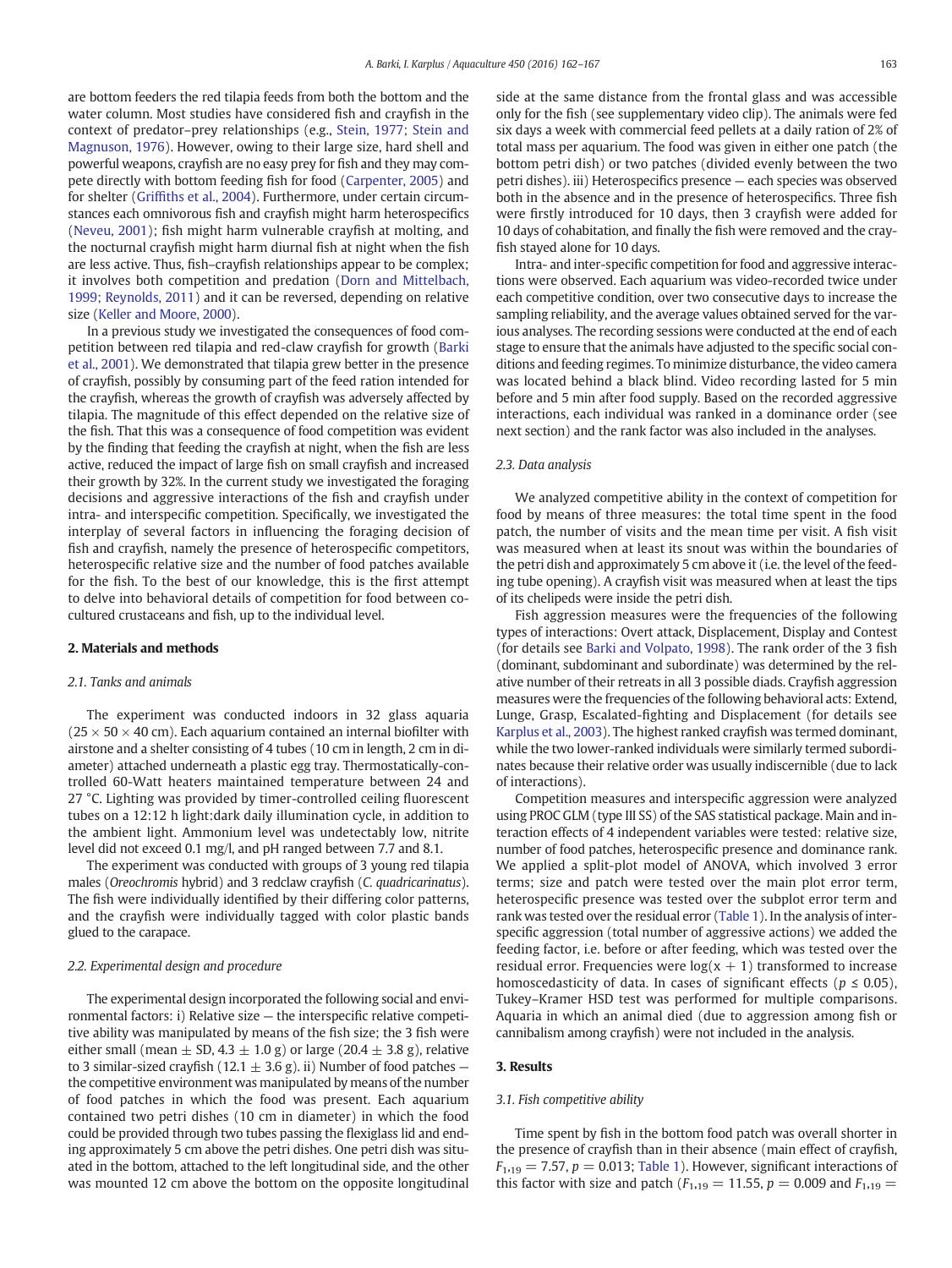#### <span id="page-2-0"></span>Table 1

F probabilities for the split-plot ANOVAs on total time, number of visits and mean time per visit, spent by fish and crayfish in the bottom and upper food patches (log transformed data). Significant values ( $p \le 0.05$ ) are in bold. Size = relative size; patch = number of food patches; hetero = heterospecific presence.

|                                     |        | Fish         |               |                    |             |               |                    | Crayfish     |               |                    |
|-------------------------------------|--------|--------------|---------------|--------------------|-------------|---------------|--------------------|--------------|---------------|--------------------|
| Response variable:                  |        | Bottom patch |               |                    | Upper patch |               |                    | Bottom patch |               |                    |
| Factor                              | df     | Total time   | No. of visits | Time visit $^{-1}$ | Total time  | No. of visits | Time visit $^{-1}$ | Total time   | No. of visits | Time visit $^{-1}$ |
| Size                                | 1, 1   | 0.025        | 0.524         | 0.010              | 0.684       | 0.392         | 0.962              | 0.170        | 0.008         | 0.325              |
| Patch                               | 1, 1   | 0.016        | 0.986         | 0.050              | < 0.001     | < 0.001       | < 0.001            | 0.252        | 0.616         | 0.365              |
| Size $\times$ patch                 | 1, 1   | 0.154        | 0.791         | 0.145              | 0.684       | 0.595         | 0.342              | 0.171        | 0.098         | 0.355              |
| Main-plot error <sup>a</sup>        | 19,15  |              |               |                    |             |               |                    |              |               |                    |
| Hetero                              | 1, 1   | 0.013        | 0.222         | 0.035              | 0.213       | 0.170         | 0.328              | 0.400        | 0.213         | 0.136              |
| Size $\times$ hetero                | 1, 1   | 0.009        | 0.148         | 0.094              | 0.866       | 0.377         | 1.000              | 0.031        | 0.077         | 0.031              |
| Patch $\times$ hetero               | 1, 1   | 0.012        | 0.182         | 0.027              | 0.162       | 0.125         | 0.243              | 0.050        | 0.971         | 0.048              |
| Size $\times$ patch $\times$ hetero | 1.1    | 0.769        | 0.557         | 0.336              | 0.948       | 0.741         | 0.927              | 0.080        | 0.535         | 0.087              |
| Subplot errorb                      | 19,15  |              |               |                    |             |               |                    |              |               |                    |
| Rank                                | 2.1    | 0.007        | < 0.001       | 0.367              | 0.026       | 0.217         | 0.030              | < 0.001      | < 0.001       | 0.002              |
| Size $\times$ rank                  | 2,1    | 0.739        | 0.662         | 0.271              | 0.028       | 0.115         | 0.043              | < 0.001      | 0.005         | < 0.001            |
| Patch $\times$ rank                 | 2,1    | 0.345        | 0.713         | 0.119              | 0.160       | 0.637         | 0.183              | 0.094        | 0.203         | 0.053              |
| Hetero $\times$ rank                | 2,1    | 0.402        | 0.063         | 0.426              | 0.950       | 0.869         | 0.919              | 0.863        | 0.127         | 0.917              |
| Size $\times$ patch $\times$ rank   | 2, 1   | 0.208        | 0.062         | 0.150              | 0.014       | 0.043         | 0.017              | 0.220        | 0.255         | 0.399              |
| Size $\times$ hetero $\times$ rank  | 2.1    | 0.392        | 0.750         | 0.276              | 0.905       | 0.908         | 0.828              | 0.931        | 0.098         | 0.710              |
| Patch $\times$ hetero $\times$ rank | 2.1    | 0.101        | 0.465         | 0.028              | 0.375       | 0.364         | 0.405              | 0.046        | 0.389         | 0.117              |
| Residual error                      | 78, 31 |              |               |                    |             |               |                    |              |               |                    |

 $a$  Main-plot error  $-$  tank (size, patch).

Sub-plot error - tank (size, patch, hetero).

 $c$  df values on the left hand refer to fish and on right hand to crayfish.

10.59,  $p = 0.012$ , respectively; Table 1) revealed that the presence of crayfish caused small but not large fish to reduce the amount of time feeding in the bottom patch (Fig. 1A) and caused fish to reduce their time feeding in the bottom patch if there was also food in the upper patch but not if the upper patch was empty (Fig. 1B).

The effects of relative size, number of patches and heterospecific presence on the number of visits of fish in the bottom patch were insignificant, but their effect on the mean time per visit was significant, similar to their effect on the total time spent in the bottom patch (Table 1). This indicated that shorter time per visit, rather than the number of visits, accounted for the reduction in the time spent by fish in the bottom food patch.



Fig. 1. Time spent by fish in the bottom patch in the absence (fish alone) and presence of crayfish (fish with crayfish) during 5 min following food supply. (A) Small fish versus large fish; (B) one food patch versus two food patches. Error bars indicate SEM.

Relative size and heterospecific presence had no effect on the total time spent by fish in the upper patch, mean time per visit and the number of visits. The number of patches, as expected, had highly significant effects on these response variables ( $F_{1,19} = 50.1, 45.8$  and 127.9, respectively,  $p < 0.001$ ; Table 1) because the food was available in the upper patch only in two-patch treatments.

The dominant fish spent significantly more time ( $F_{2,78} = 5.27$ ,  $p =$ 0.007, followed by Tukey–Kramer test; Fig. 2) and visited more times  $(F_{2,78} = 13.99, p < 0.001)$  in the bottom food patch than the two other fish types (Table 1). Concomitantly, the dominant fish spent less time in the upper patch than the two other fish  $(F_{2,78} = 3.81, p = 0.026;$ Fig. 2), but a significant relative size  $\times$  rank interaction ( $F_{2,78} = 3.74$ ,  $p = 0.028$ ; Table 1) indicated that among large fish it differed from the subdominant fish, whereas among small fish it differed from the subordinate fish (Tukey–Kramer HSD,  $p < 0.05$ ).

### 3.2. Crayfish competitive ability

A significant size  $\times$  heterospecific presence interaction ( $F_{1,15} = 5.67$ ,  $p = 0.031$ ; Table 1) revealed that crayfish spent reduced time in the bottom patch in the presence of large fish, but not in the presence of small fish [\(Fig. 3](#page-3-0)A). In addition, a significant patch  $\times$  heterospecific presence interaction ( $F_{1,15} = 4.47$ ,  $p = 0.05$ ; Table 1) revealed that crayfish



Fig. 2. Time spent by the dominant, subdominant and subordinate fish in the bottom and upper patches during 5 min following food supply.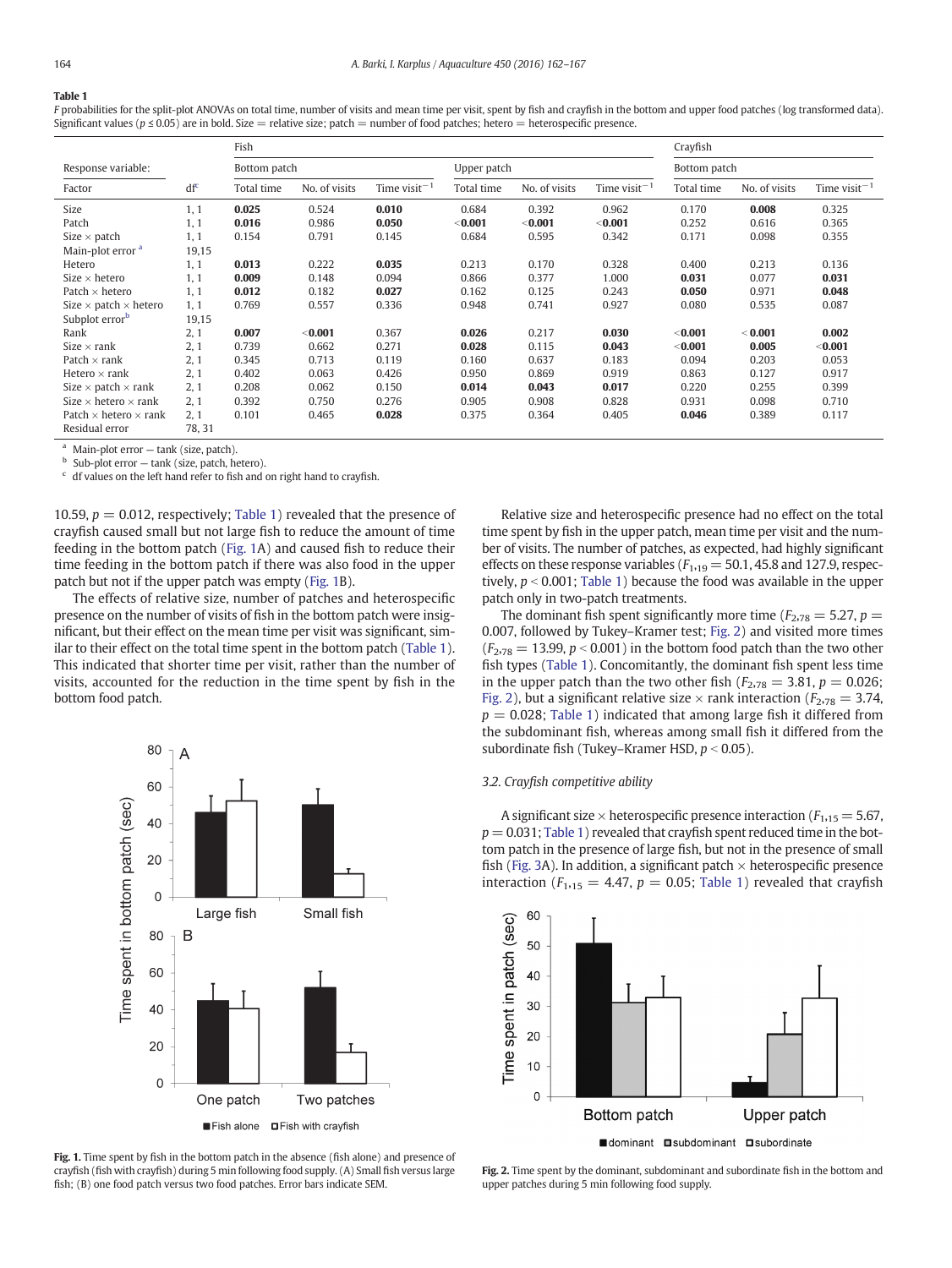<span id="page-3-0"></span>

Fig. 3. Time spent by crayfish in the bottom patch in the absence (crayfish alone) and presence of fish (crayfish with fish) during 5 min following food supply. (A) Small versus large relative to fish; (B) one food patch versus two food patches.

reduced the time spent in the bottom patch in the presence of fish only when the feed was supplied exclusively in that patch (Fig. 3B). The results for mean time per visit were similar to those for total time spent in the bottom patch ([Table 1](#page-2-0)).

The dominant crayfish spent longer time in the bottom patch than the subordinates, however only in the presence of small fish (size  $\times$  rank interaction,  $F_{1,31} = 14.87$ ,  $p < 0.001$ ) (Fig. 4). Similar highly significant effects of rank were obtained for the other response variables [\(Table 1\)](#page-2-0).

#### 3.3. Interspecific aggression

Fish practically performed no aggressive actions towards crayfish (only 6 recorded events of overt attack) whereas they frequently exhibited aggression towards conspecifics (3090 aggressive actions during all recording sessions, mainly overt attacks). Crayfish performed 212 aggressive actions interspecifically (mainly cheliped extending). Intraspecific aggression among crayfish was almost as frequent, totaling 186 actions. Interspecific aggression was more commonly addressed towards small fish, mainly by the dominant (size  $\times$  rank interaction  $F_{1,49} = 6.3, p = 0.016$ ; Fig. 5A). The vast majority of aggressive actions



Fig. 4. Time spent by the dominant and subordinate crayfish in the bottom food patch during 5 min following food supply, in the presence of small and large fish.



Fig. 5. The number of aggressive actions addressed by dominant and subordinate crayfish during 5 min. (A) Towards large and small fish; (B) before and after food supply.

were performed after feeding (feeding  $\times$  rank interaction,  $F_{1,49} = 5.0$ ,  $p = 0.03$ ; Fig. 5B).

#### 4. Discussion

This study sheds light on the behavioral mechanism underlying the competitive relationships between red tilapia and red-claw crayfish. The results suggested that the fish and crayfish foraging decisions are based on various relevant factors. Among these factors, interspecific competition seemed to play a central role, since most of the tested effects have been revealed only in the presence of heterospecific competitors.

Interspecific competition was clearly size-dependent. While large and small fish exhibited similar foraging behavior in the absence of crayfish, only small fish decreased the time spent in the bottom patch following the introduction of crayfish, over which interspecific competition occurred. Likewise, crayfish decreased the time spent in the bottom patch only in the presence of large fish, but not in the presence of small fish. Our results are consistent with previous studies, demonstrating that the intensity as well as the outcome of interactions between heterospecific individuals may change with relative size (e.g., in fish–fish interaction, [Persson, 1988; Mills et al., 2004; Young, 2004;](#page-5-0) [Schröder et al., 2009](#page-5-0), in fish–crayfish interaction, [Bondar et al., 2006;](#page-5-0) [Hirsch and Fischer, 2008\)](#page-5-0).

As in the case of relative size, the effect of the number of food patches on the time spent by fish in the bottom patch was revealed only in the presence of crayfish. Under increased competitive pressure and risk in the bottom patch following the introduction of crayfish, the fish decreased their foraging duration in the bottom patch more readily when an alternative food patch was available. However, since intraspecific competition occurred as well, we could expect a similar result also in the absence of crayfish. Furthermore, although overall the fish spent significantly longer time in the upper patch under two-patch conditions, no significant interaction between the number of patches and crayfish presence was found for the upper patch. This indicated that the significant reduction in foraging time in the bottom patch in the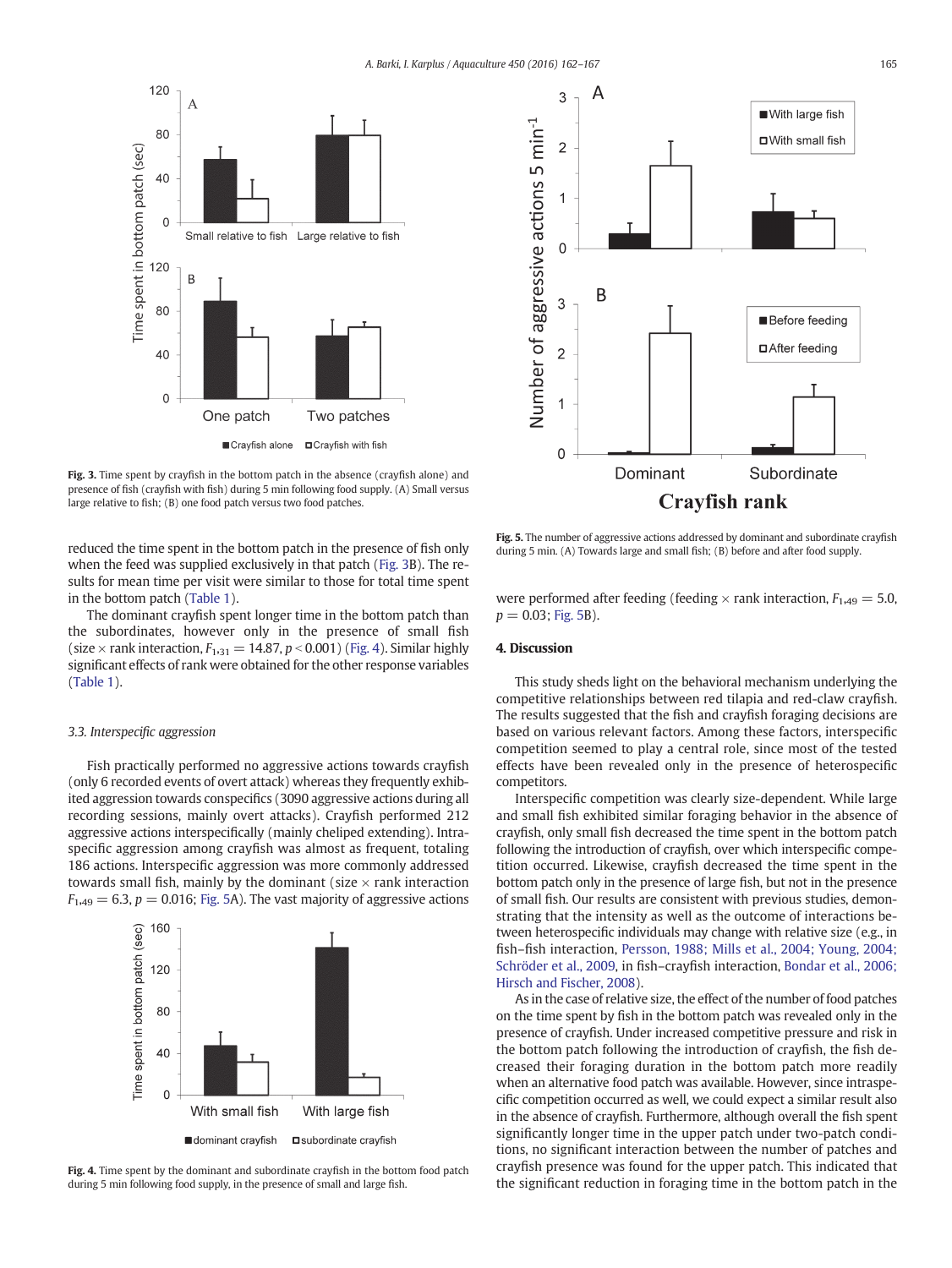<span id="page-4-0"></span>presence of crayfish was not accompanied by an increase in the time spent by fish in the upper patch, suggesting that the fish preferred the bottom patch over the upper one. This preference is further supported by the fact that the dominant fish spent longer time in the bottom patch compared to the other fish, assuming that competitive rank should be correlated with percentage of time spent in the better (preferred) patch ([Sutherland and Parker, 1992; Tregenza and Thompson,](#page-5-0) [1998\)](#page-5-0). A possible explanation may stem from the finding that the reduction in the time spent in the bottom patch was due to shorter time per visit rather than to less visits. That is, instead of allocating more feeding time in the less preferred patch in the presence of crayfish, fish continued to feed in the bottom patch but changed their foraging tactic and snatched pellets from the bottom patch, taking advantage of their quickness relative to the crayfish. The fish persistence in the bottom patch in the lack of an alternative patch induced reduction in feeding time of crayfish in that patch, which was not evident when the food was supplied in two feed patches [\(Fig. 3](#page-3-0)).

Strikingly, the fish exhibited aggression only towards conspecifics. Large fish imposed strong restriction on crayfish foraging in the bottom patch without overt aggression, indicating interference through intimidation. Small fish, which were affected by interference of crayfish in the bottom patch, adopted an alternative non-aggressive competitive strategy which seemed to involve rapid snatching of food. It thus appears that the fish aggressive actions served mainly for maintaining a status of dominance and for interference competition with conspecifics. Crayfish aggression towards fish was mainly evident after the administration of feed pellets and was as likely to be addressed towards conspecifics, reflecting its general use for interference competition for food.

Difference in aggression at the individual level was observed among differently ranked fish and crayfish, with dominants exhibiting the highest, and subordinates the lowest, rate of aggressive actions. In fish, this difference between individuals, as well as the longer time spent by dominant fish compared to the two other fish in the bottom food patch, were not influenced by the presence of crayfish, relative size or the number of patches (no significant interaction effect of rank with these factors). Apparently, interspecific competition in the bottom patch did not affect individual fish diferentially, by changing their relative competitive ability and aggression, thus the interspecific effect on fish could be revealed at the group level. The lack of crayfish influence on fish aggression does not conform the prediction of individual-based models that aggressiveness should increase with competitors density [\(Stillman et al., 1997, 2002; Sirot, 2000\)](#page-5-0). It also does not correspond with studies on competition between fish species that did show interspecific effects on dominance relations within groups, including differential effects on behavioral strategies ([Blanchet et al., 2007; Harwood](#page-5-0) [et al., 2002\)](#page-5-0) as well as on brain gene transcription patterns of dominant and subordinate individuals [\(Roberge et al., 2008](#page-5-0)). In crayfish on the other hand, the reduction in foraging duration at the bottom patch in the presence of large fish, which was evident at the group level [\(Fig. 3A](#page-3-0)), was in fact due to an effect on the dominant individual [\(Fig. 4\)](#page-3-0). Similarly, the presence of large fish altered the level of aggression of the dominant crayfish but not of the subordinates ([Fig. 5A](#page-3-0)). It thus appears that the superiority of the dominant crayfish, but not of the dominant fish, over conspecifics in the context of food competition is diminished in the presence of superior heterospecifics.

The aforementioned interspecific effects of relative size on the foraging behavior may eventually be expressed in growth performance if the behavioral alteration imposed on the inferior species are associated with reduced food intake. Although small fish overall spent less time in the bottom food patch in the presence of crayfish, our observations revealed that they responded rapidly to the arrival of feed pellets and consumed part of the ration before the arrival of crayfish and afterwards continued snatching food while decreasing the time per visit (see supplementary video clip). It is not known whether this tactical change resulted in higher food intake, since it was impossible to quantify food intake when all the pellets were provided together rather than one by one. However, [Barki et al. \(2001\)](#page-5-0) revealed no adverse effect of redclaw crayfish on red tilapia growth, for both large and small fish. Moreover, the fish grew better in the presence of crayfish, possibly because they benefited from the feed ration intended for the crayfish. In contrast, crayfish growth was adversely affected by tilapia, and the magnitude of this effect was dependent on their size relative to the fish. Using a bio-economic model, [Ponce-Marbán et al. \(2006\)](#page-5-0) analyzed three time horizons and three production densities in co-culture of Nile tilapia and redclaw crayfish. The simulation results demonstrated improved economic profitability, particularly over a 5-year time horizon and with an optimum stocking combination of 33 tilapia m<sup>-3</sup> and 10 crayfish m−<sup>2</sup> . However, stocking size combinations were not modeled. The effect of relative size should be taken into account in determining the stocking size of the fish and crayfish and the duration of communal culture according to the size gap that may develop with time between the fish and crayfish. Despite the potentially negative effect of fish on crayfish growth, a positive outcome may arise from the fact that the competitive pressure of the fish particularly influenced the dominant (i.e. large) individual. Consequently, size variation among crayfish may decline under co-culture condition, yielding more uniformlysized crayfish.

A possible means for minimizing interspecific food competition could be partitioning the feed in time and space between the cultured species. The results indicated that the availability of an additional food patch for the fish relaxed competition for food between fish and crayfish in the bottom patch, as revealed by the reduction in time spent by fish in the bottom patch [\(Fig. 1](#page-2-0)B) and by the lack of change in the time spent by crayfish in that patch in the presence of heterospecifics, unlike in the one-patch condition [\(Fig. 3B](#page-3-0)). Supplying feed pellets in two patches vs. one patch in the current study is analogous to feeding with sinking and floating pellets (both accessible for the fish but only the sinking pellets for the crayfish) vs. feeding only with sinking pellets, which was tested by [Barki et al. \(2001\)](#page-5-0) in small tanks. However, there was no effect of spatially separating the feed on growth of small fish or small crayfish, unlike the effect on their behavior found in the current study. In contrast, temporally separating the feed by feeding the nocturnal crayfish at night and the diurnal fish during the day did improve the growth of small crayfish ([Barki et al., 2001](#page-5-0)). Spatially separating the feed might be effective in larger or deeper tanks where the distance between the two feed patches and, consequently, separation between the species would be greater, but this remains to be established.

In conclusion, this study provides insights regarding the behavioral aspect of interspecific competition for food between co-cultured tilapia and red-claw crayfish and important factors that might influence it. Such knowledge is fundamental for finding useful means for improving feeding management and optimizing growth performance, to be tested under controlled conditions and verified under real pond situation.

Supplementary data to this article can be found online at [http://dx.](http://dx.doi.org/10.1016/j.aquaculture.2015.07.031) [doi.org/10.1016/j.aquaculture.2015.07.031.](http://dx.doi.org/10.1016/j.aquaculture.2015.07.031)

#### Acknowledgment

We wish to thank the late Dr. A. Genizi for many years of invaluable statistical advise, including for the present study. This study is a contribution from the Agricultural Research Organization (ARO), Volcani Center, Israel, No. 712/15.

#### References

- Asaduzzaman, M., Wahab, M.A., Verdegem, M.C.J., Mondal, M.N., Azim, M.E., 2009. [Effects](http://refhub.elsevier.com/S0044-8486(15)30113-7/rf0005) [of stocking density of freshwater prawn](http://refhub.elsevier.com/S0044-8486(15)30113-7/rf0005) Macrobrachium rosenbergii and addition of different levels of tilapia Oreochromis niloticus [on production in C/N controlled](http://refhub.elsevier.com/S0044-8486(15)30113-7/rf0005) [periphyton based system. Aquaculture 286, 72](http://refhub.elsevier.com/S0044-8486(15)30113-7/rf0005)–79.
- Barki, A., Volpato, G.L., 1998. [Early social environment and the](http://refhub.elsevier.com/S0044-8486(15)30113-7/rf0015) fighting behaviour of young Oreochromis niloticus [\(Pisces, Cichlidae\). Behaviour 135, 913](http://refhub.elsevier.com/S0044-8486(15)30113-7/rf0015)–929.